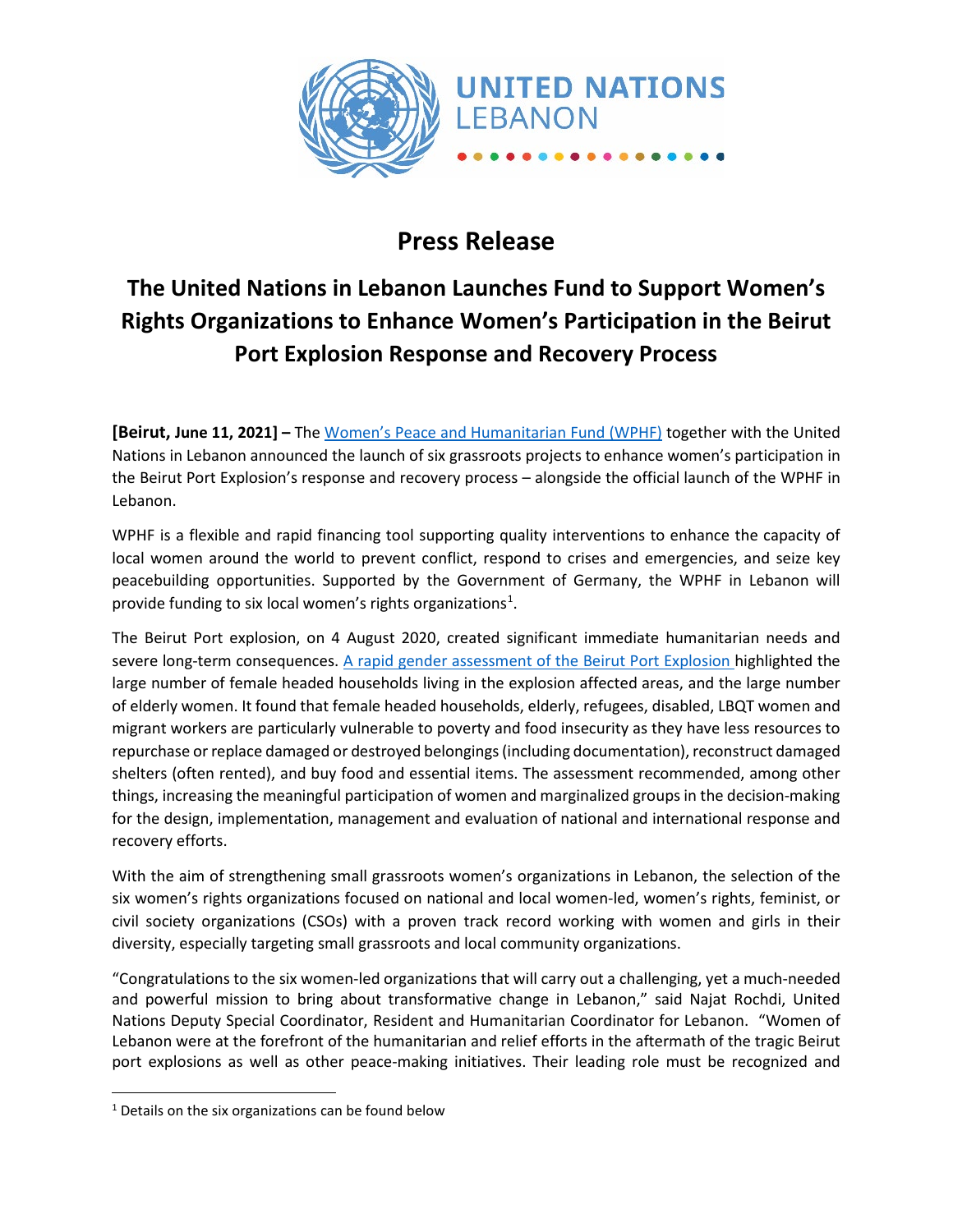

strengthened if we are to achieve a just and equitable recovery that leaves no one behind," she added. "The WPH Fund in Lebanon is a sheer evidence of our continued commitment, along with our longstanding partners, to step up support for women's leadership at all levels, particularly in places where decisions are required".

Through the work of the selected organizations, the Fund will support women's participation in the recovery process through a variety of approaches, including the improvement of public disaster management, creation of women's committees and platforms for dialogue and discussions, as well as advocacy through social media, art and academia. The project activities are expected to begin in June 2021 and end by August 2022.

"Lebanese women have been playing remarkable roles in responding to the country's many crises. They have been central to Lebanon's protest movements, vital to the relief efforts that followed the Beirut blast, and have been leading numerous civil society groups. However, they still find themselves sidelined from many decision-making processes", said His Excellency Andreas Kindl, Ambassador of Germany to Lebanon. "By joining forces with the Women's Peace and Humanitarian Fund in Lebanon and the impressive finalist organizations, Germany hopes to support female activists and provide them with the tools needed to thrive."

## About the selected NGOs:

**Seeds for Legal initiatives (SEEDS) is a Lebanese NGO that works with marginalized groups to raise awareness on Legal rights and advocate for legal reform.** Their proposed project, "**The Movement for Women's Lives Matter"** will launch a study on the extent to which recovery programs that received funding following the Beirut Explosion succeeded in promoting the participation of women in decision making processes. The results of the study and the forthcoming recommendations will ultimately serve to influence future recovery funds and ensure they are inclusive of women and girls, by raising awareness on the need for a gender inclusive approach in recovery efforts, defining the gaps in current practices and advocating for necessary policy change measures at the donor and CSO levels.

**Haven for Artists (HFA) is a queer feminist arts NGO that works at the intersection of art and activism, campaigning and advocating for women's and queer rights through arts, culture and creative spaces such as festivals, exhibitions and events.** Their proposed project, **"Raising voices of the marginalized majority**" will offer participatory, political and cultural platforms to engage and amplify the voices of women and marginalized communities and enhance their political participation by creating spaces for cross-community dialogue, networking and long-term collaborations between women/ activists across three major cities in Lebanon.

**Fe-Male is a feminist grassroots collective that works to reinforce the presence of young women and girls in leadership positions and achieve gender equality by amplifying the voices and presence of women and girls in the media space**. Their project, "**Beirut Blast: The Untold Stories of Women and Girls and their Role in Recovery,"** aims to use traditional and social media spaces to amplify the voices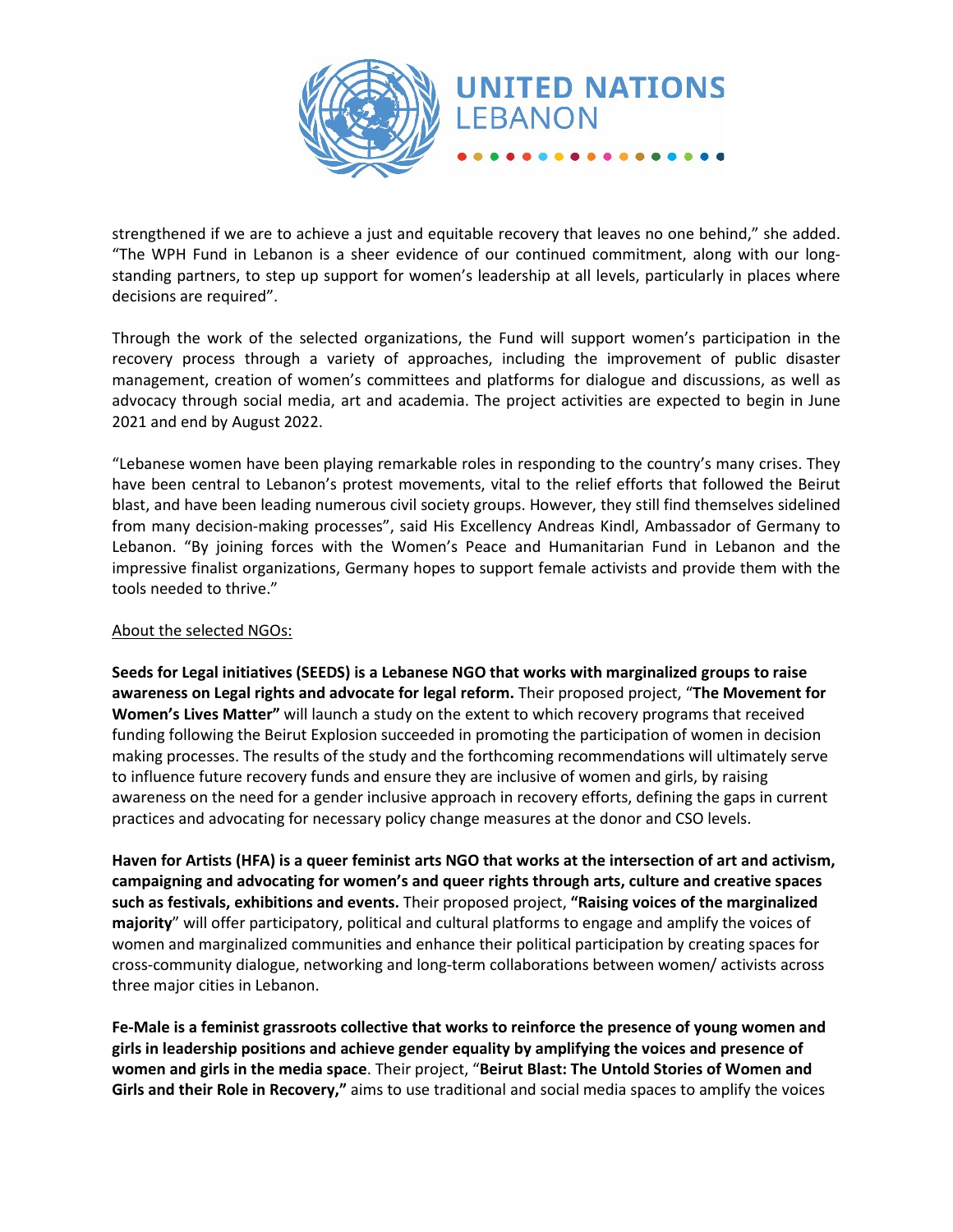

of women and girls in Lebanon, document their contributions to peace building and recovery efforts in order to mobilize and advocate towards women's inclusion in decision-making processes and national recovery plans. High quality documentation and content production related to women's stories will be undertaken, alongside a media audit and capacity building workshop.

**Auberge Beity is a Beirut-based NGO that focuses on sustainable social and economic development through capacity building and empowerment of local communities, especially of children, youth and women**. Their project, **"Women's participation in disasters management accountability**," aims to enhance women's participation in governance processes and peacebuilding among local communities and public service providers in two affected areas of the Beirut blast. The project has identified 3 groups of women to engage with, who were most affected or involved in the Beirut Blast including elderly women who live alone; women running their own businesses and/or heads of households; and women frontline activists who took on initiatives to save people's lives and provide a helping hand and/ or conduct fundraising. It will empower women in local NGOs to meet community challenges and improve disaster management.

**Madaniyat is a Lebanese NGO that works to create a fairer, more inclusive and democratic society in Lebanon, where politics is more accessible to women and youth.** In partnership with Ondes, their project, **"REVIVE | WOMEN (Women organized mobilization, empowerment and networking)"** aims to address the current marginalization of women from participation in humanitarian action as well as in local decision making and planning of initiatives. Through the establishment of women's committees, the project will empower and enable increased women's representation and participation in formal and informal local planning, decision-making, and peacebuilding efforts undertaken by municipalities and other stakeholders.

**Dar Al Amal is a Lebanese NGO that works to safeguard women and children's rights, particularly those vulnerable and at risk of violence and exploitation**. Their project, **"Creating dialogue between vulnerable communities and service providers to promote gender sensitive interventions in areas affected by the Beirut Blast"** aims to create and empower a women-led group to influence better access to services and create safe spaces for vulnerable women in Burj Hammoud and Sin El fil. A group of 50 women will participate in awareness raising sessions with the aim of selecting a core group of 10. The core group will be equipped with skills to map, assess the needs of their communities and establish a dialogue mechanism with service providers from the area.

\*\*\*

## About the WPHF:

The [Women's Peace & Humanitarian Fund \(WPHF\)](http://www.wphfund.org/) is the only global financing mechanism dedicated exclusively to supporting women's participation in peacebuilding and humanitarian action. WPHF is a flexible and rapid financing tool supporting quality interventions to enhance the capacity of local women to prevent conflict, respond to crises and emergencies, and seize key peacebuilding opportunities. WPHF